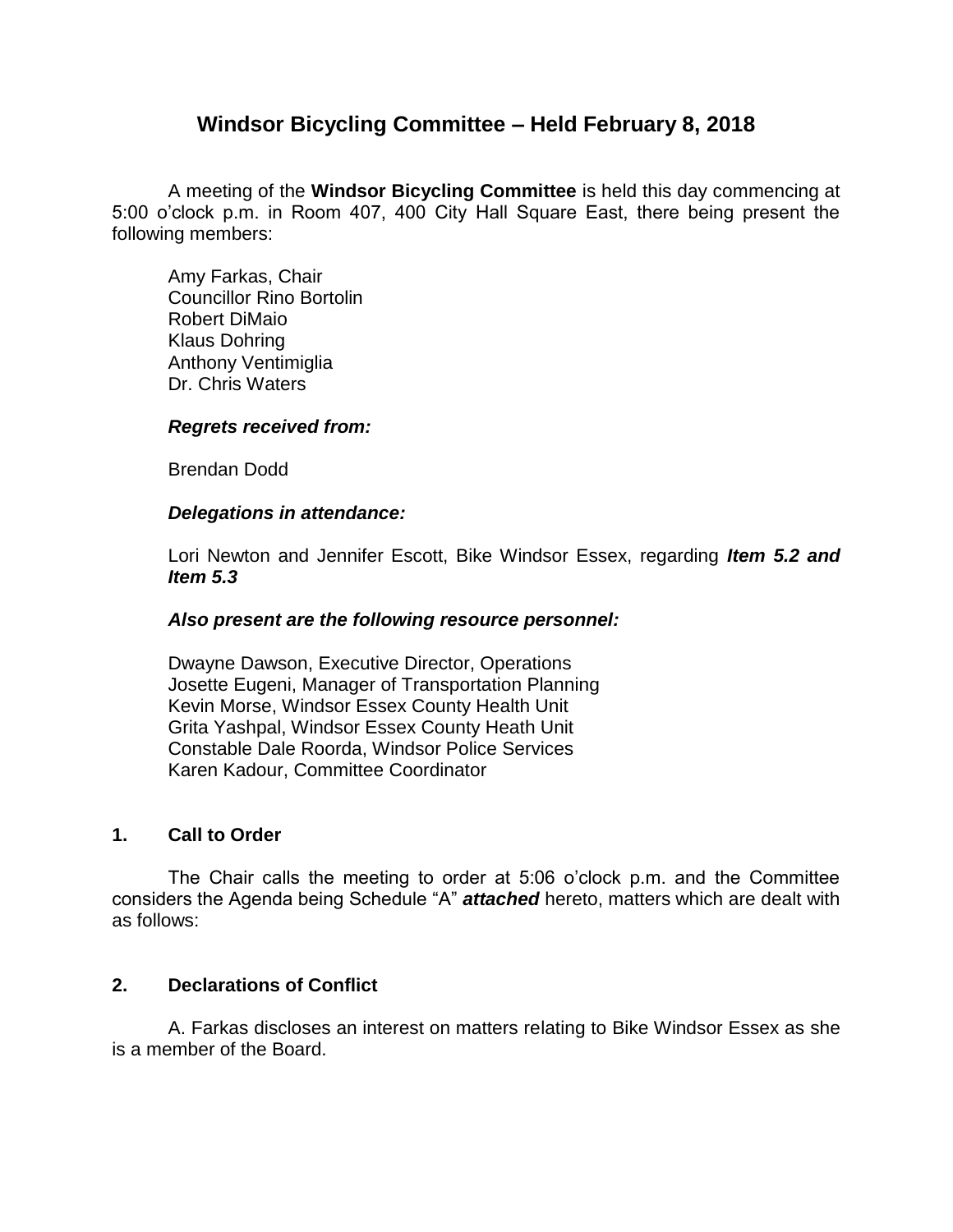### **3. Adoption of the Minutes**

Moved by Councillor Bortolin, seconded by K. Dohring,

That the minutes of the Windsor Bicycling Committee of its meeting held October 4, 2017 **BE ADOPTED** as presented.

Carried.

### **4. Presentations**

# **4.1 Support for CycleON: Ontario's Cycling Strategy**

L. Newton, Bike Windsor Essex is present to provide information relating to the implementation of CycleON: Ontario's Cycling Strategy. She presents a motion from Bike Windsor Essex, which culminates in a request to the Provincial Government to recommend that the Ministry of Transportation include an annual investment of \$75 million in cycling infrastructure in its capital budget. The motion is *attached* as Appendix "A".

Councillor Bortolin suggests Bike Windsor Essex provide the motion as a Communication to the Clerk's Office for the next Council meeting.

Moved by Councillor Bortolin, seconded by Dr. Waters,

That the motion provided by Bike Windsor Essex, urging the Ministry of Transportation to include an annual investment of \$75 million in cycling infrastructure in its capital budget **BE NOTED AND FILED.**

Carried.

*Clerk's Note:* Report No. 70 of the WBC was presented to the Environment, Transportation & Public Safety Standing Committee at its meeting held February 21, 2018 and was noted and filed.

# **4.2 Bike Summit Rides Summary**

L. Newton provides an overview of the Bike Windsor Essex Rolling Summit held in October 2017 as follows:

- There were four rides with twenty plus participants per ride with approximately 100 riders in total. Two City Councillors attended the rides.
- The rides provided an opportunity for cyclists to experience, respond to and analyze different infrastructure within their neighbourhood.
- A Bike Summit ride will be held in 2018.
- The survey was completed by 80 participants and the results will be added to existing data.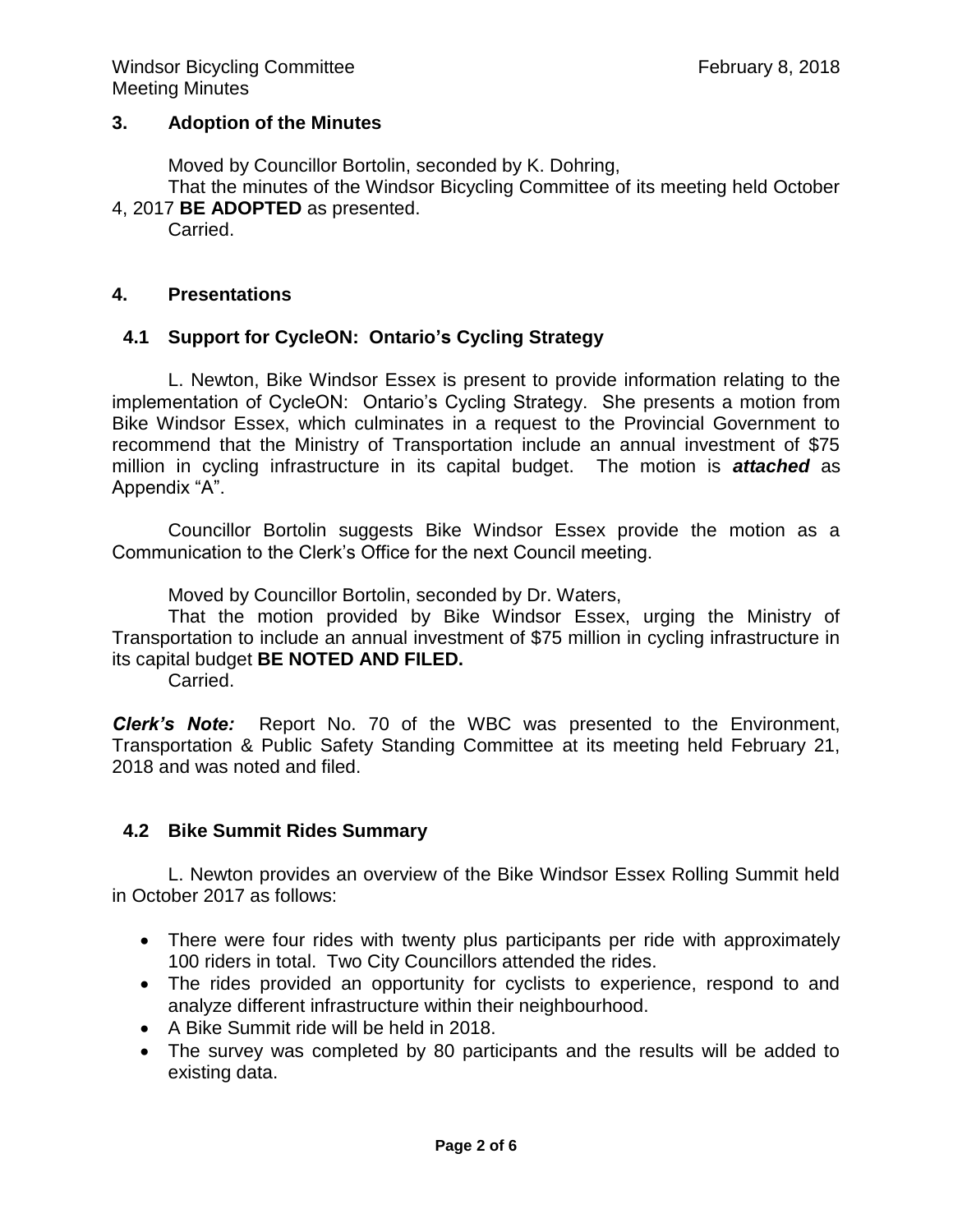The document entitled "Bike Windsor Essex Rolling Summit – October 2017" is *attached* as Appendix "B".

Moved by Councillor Bortolin, seconded by K. Dohring,

That the update regarding the Bike Summit Rides provided by Lori Newton, Bike Windsor Essex **BE RECEIVED.**

Carried.

### **5. Business Items**

### **5.1 WBC Goals for 2018**

The Chair poses the question regarding goals for the WBC in 2018, and the following comments are provided:

- Increase public awareness of cycling including respect by motorists.
- Install separated bike lanes.
- Request more rigid enforcement relating to dark tinted windows on vehicles.
- WBC to become an Active Transportation Committee.
- Continue such events as Open Streets, Bike to Work, Enforcement Week, Bike to Fireworks.
- Focus on education and the promotion of public service announcements.

In response to a question asked by K. Morse regarding typical viewership for public service announcements, J. Eugeni to report back.

# **5.2 Confirm & Ratify E-mail Poll**

Moved by Councillor Bortolin, seconded by R. DiMaio, That the following motion **BE CONFIRMED AND RATIFIED**:

*"That the letter of support from the Windsor Bicycling Committee regarding the submission of an application to the Municipal Greenhouse Gas Challenge Fund for grant funding to construct the multi-use tunnel solution at the Dougall Avenue rail overpass be approved."*

Carried.

# **5.3 Motion to Approve \$870.18 – Infinity Cycle**

Moved by Councillor Bortolin, seconded by R. DiMaio,

That **APPROVAL BE GIVEN** to an expenditure in the upset amount of \$870.18 for the purchase of safety devices from Infinity Cycle.

Carried.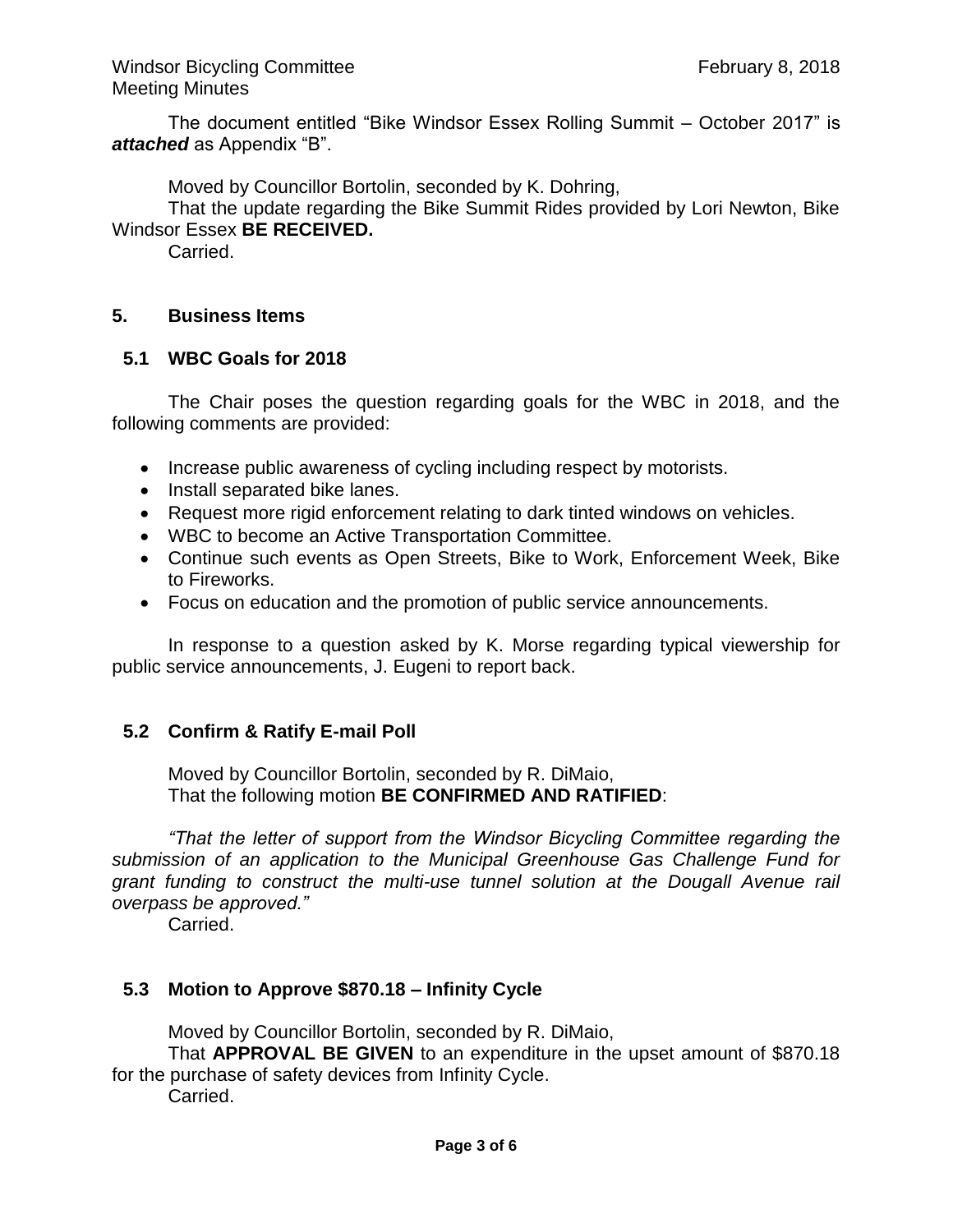### **5.4 Funding Request from the Brain Injury Association of Windsor & Essex County**

An e-mail from Anna Jurak, Executive Director, Brain Injury Association of Windsor & Essex County dated January 31, 2018 is distributed and *attached* as Appendix "C". She is requesting \$2,000 for the purchase of approximately 100 bike helmets for children.

Moved by Dr. Waters, seconded by Councillor Bortolin,

That **APPROVAL BE GIVEN** to an expenditure in the upset amount of \$1,000 payable to the Brain Injury Association of Windsor & Essex County for the purchase of bicycle helmets for children, and further, that when the helmets are presented, that bike safety training be provided either through the Safety Village or by the distribution of bike safety pamphlets.

Carried.

### **5.5 Off-Road Biking in City Parks**

The document entitled "Welcome to Off-Road Biking Open House – City of Windsor" is distributed and *attached* as Appendix "D".

Councillor Bortolin requests the WBC endorse the public consultation process.

Moved by Dr. Waters, seconded by Councillor Bortolin,

That the public consultation process relating to off-road biking **BE ENDORSED** and to encourage that the planning be done in the context of broader active transportation infrastructure built into the ultimate design.

Carried.

#### **5.6 WBC Storage Area at City Hall**

It is generally agreed members will contact the Committee Coordinator to assist in reviewing the items currently located in the WBC storage closet.

#### **5.7 Transportation Planning Department Update**

The following documents are provided by J. Eugeni and are *attached* as Appendix "E":

- Infrastructure Projects 2018 and 2019
- Ontario Municipal Commuter Cycling Program Grant Project Name and **Description**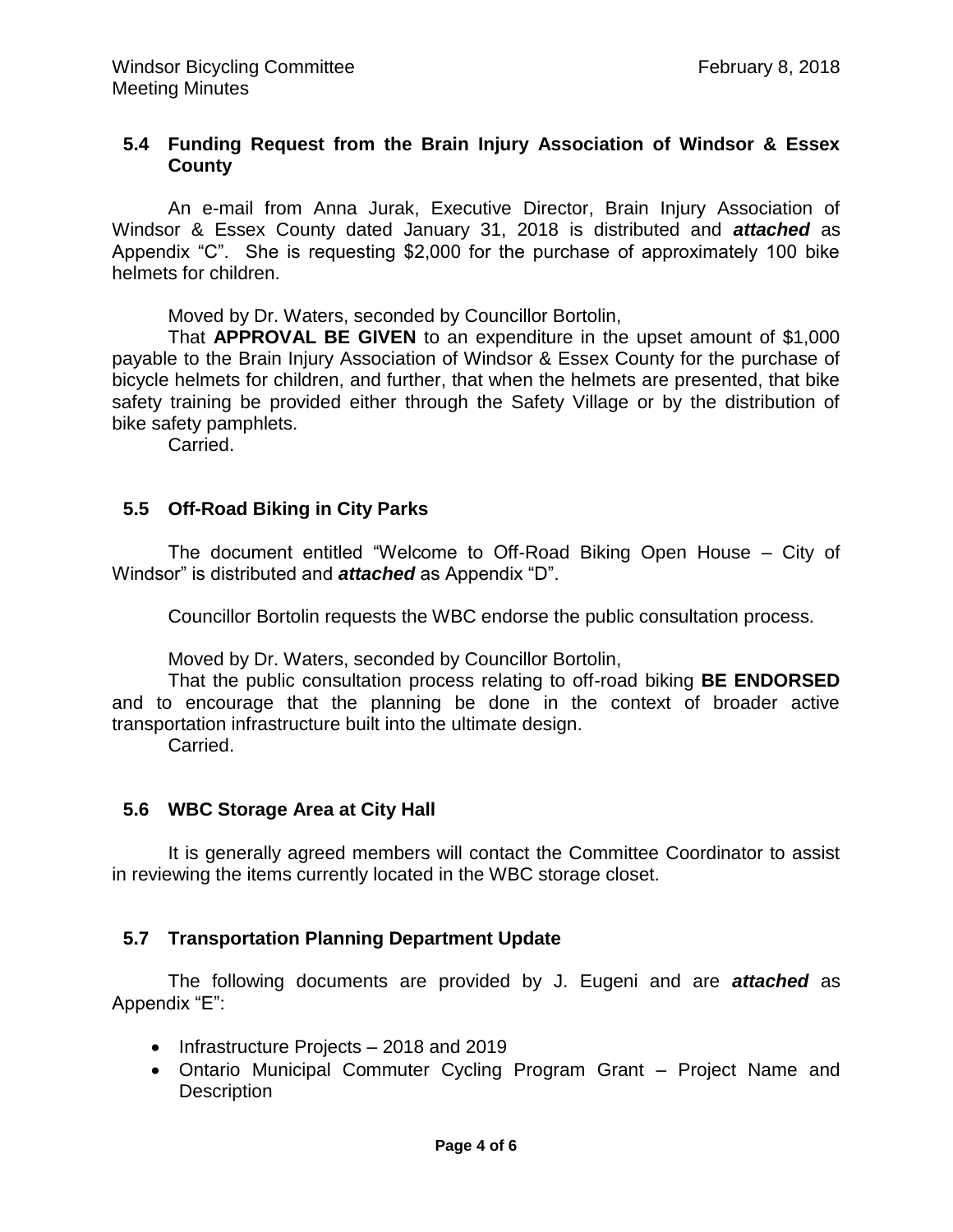Windsor Bicycling Committee **February 8, 2018** Meeting Minutes

- Parks Department Cycling Related Capital 2018 and 2019
- Enhanced Capital Budget 2018 Project Allocations
- Proposed 2018 Road Rehabilitation Program
- Proposed 2019 Road Rehabilitation Program

J. Eugeni states Urban Systems has been retained as the Consultant for the Active Transportation Master Plan with 880 as the Sub consultant.

In response to a question asked by Dr. Waters regarding an opportunity to meet with the Consultant/Sub consultant, J. Eugeni responds the WBC will be informed when the stakeholder engagements will be held.

In terms of the cycling projects, the Chair asks if separated lanes or bollards will be incorporated. J. Eugeni indicates physically separated lanes or those with bollards require a specific environment and are impacted by driveway frequency and potentially specialty maintenance equipment. These have a specific application where they can be considered.

As it relates to the City-Wide Bike Share Program, the Chair reports four meetings were held with the stakeholders. A report will be forthcoming to the Environment, Transportation and Public Safety Standing Committee in the near future.

In terms of the Collision/Intersection Study, J. Eugeni states a report will be provided to the Environment, Transportation, and Public Safety Standing Committee in the spring of 2018.

# **6. New Business**

Dr. Waters encourages representatives from Transportation Planning to attend the Ontario Bike Summit to be held on April 17 and 18, 2018 in Toronto, Ontario.

Moved by Dr Waters, seconded by K. Dohring,

That **APPROVAL BE GIVEN** to an expenditure in the upset amount of \$500. for representative(s) from Transportation Planning to attend the Ontario Bike Summit to be held on April 17-18, 2018 at the Intercontinental Toronto Centre, Toronto, Ontario.

Carried.

# **7. Date of Next Meeting**

The next meeting will be held at the call of the Chair.